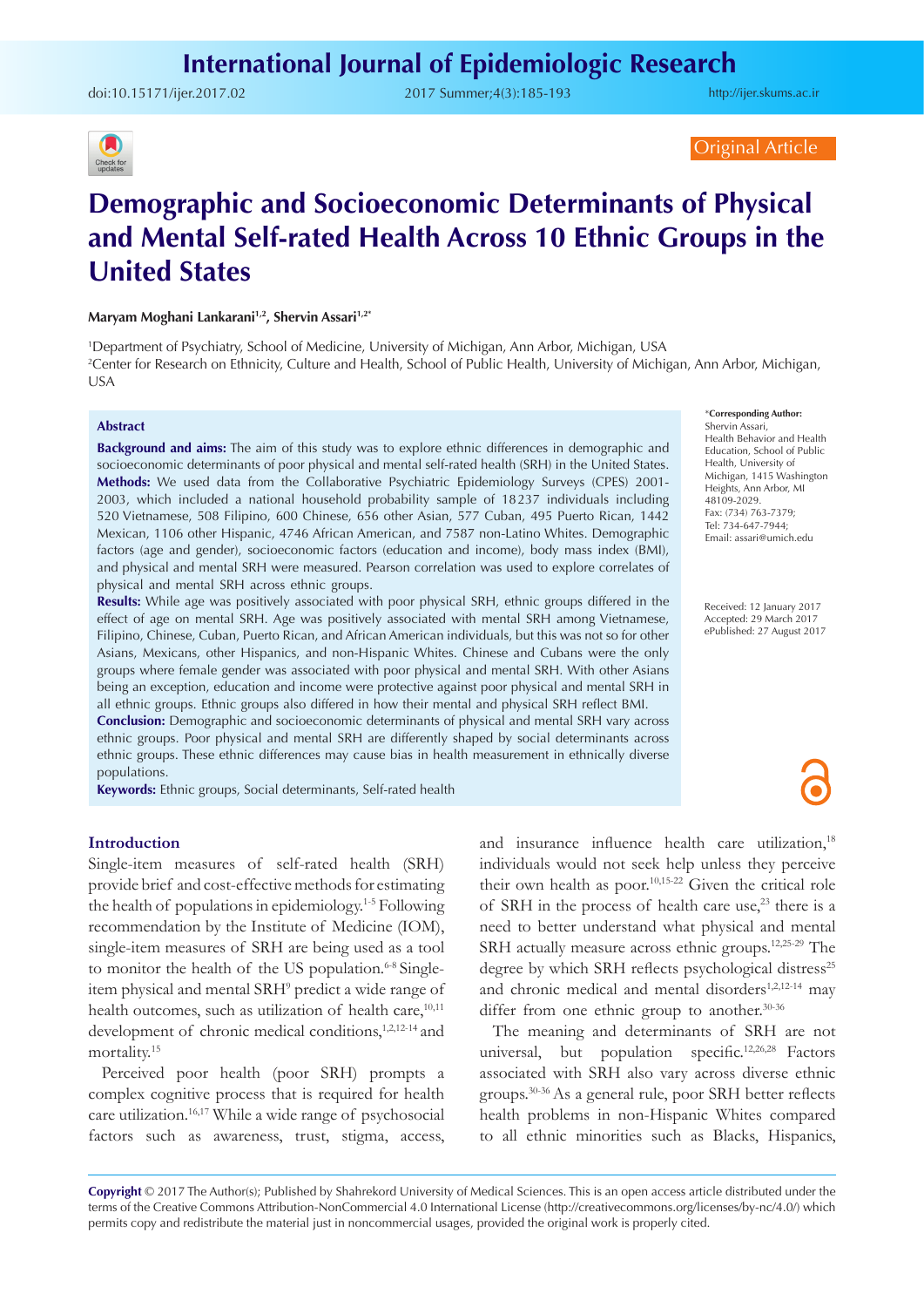and Asians.12 Poor SRH also better predicts mortality in Whites than non-Whites.<sup>30</sup> Even within a single racial group, ethnicity changes how SRH correlates with health problems.<sup>28,31</sup> However, very few studies have investigated the heterogeneity of demographic and social determinants of physical and mental SRH across ethnic groups.

This study compared 10 ethnic groups for demographic and social determinants of physical and mental SRH in the United States.

#### **Methods**

### Design and Setting

This cross-sectional study was a secondary analysis of the Collaborative Psychiatric Epidemiology Surveys (CPES), 2001 to 2003, composed of the National Latino and Asian American Study (NLAAS), the National Survey of American Life (NSAL), and the National Comorbidity Survey – Replication (NCS-R). All of these surveys are representative of the US ethnic and racial groups and have employed similar methodologies such as utilizing trained lay-interviewers to conduct interviews primarily in-person. Data were collected by the Institute for Social Research (ISR), University of Michigan, Ann Arbor. Study design and sampling have been described in detail previously.<sup>37</sup>

#### Participants

The NCS-R sampled 9282 individuals, the NSAL sampled 6082 individuals, and the NLAAS sampled 4649 individuals. This study included a national household probability sample of 18 237 individuals including 520 Vietnamese, 508 Filipino, 600 Chinese, 656 other Asian, 577 Cuban, 495 Puerto Rican, 1442 Mexican, 1106 other Hispanic, 4746 African American, and 7587 non-Latino Whites. All participants were adults (aged 18 or older). Participants were either American or immigrants in the United States.

#### Interview

Most interviews were face-to-face and were conducted within participants' homes. The rest of the interviews were conducted using telephone interviews. The average response rate in the CPES was 72.7%.

#### Measures

*Physical and Mental Self-Rated Health.* Participants were asked "How would you rate your overall physical/ mental health - excellent, very good, good, fair, or poor?" Responses included five categories: excellent, very good, good, fair, and poor. Single-item SRH measures have shown strong correlation with multiitem health measures.38 Single-item SRH also predicts

186 Int J Epidemiol Res, Volume 4, Issue 3, 2017

mortality, net of demographics, socioeconomic status (SES), and medical risk factors.15 Test-retest reliability for single-item SRH measures is high.<sup>38</sup> These measures also show strong correlations with standard scales on distress and well-being.<sup>38</sup>

*Demographic and Socioeconomic Factors.* Demographic factors included age (continuous measure) and gender (dichotomous measure, male as the reference category). The study also measured 2 socioeconomic indicators, namely education level (less than high school [reference category], high school graduate, some college, and college graduate) and income (continuous measure).

*Body Mass Index (BMI) Class.* The CPES measured BMI level based on self-reported weight and height. Weight and height were collected in pounds (1 pound  $= 0.453$  kilograms) and feet (1 foot  $= 0.3048$  meters) / inches (1 inch  $= 0.0254$  meters), respectively. Using the thresholds of equal to or larger than 25, 30, 35, and 40 kg/m<sup>2</sup>, BMI class was categorized as underweight, normal weight, obesity class I, obesity class II, and obesity class III. Although self-reported BMI underestimates actual BMI,<sup>39</sup> BMI calculated based on self-reported weight and height is closely correlated with BMI based on direct measures of height and weight.39

#### Statistical Analysis

As CPES has used a complex sampling design, we used Stata version 13.0 (Stata Corp., College Station, TX, USA) for data analysis. Standard errors were estimated using the Taylor series approximation. We performed Pearson correlation coefficients within each ethnic group. Mental and physical SRH were both treated as continuous measures, with a higher score indicating worse condition. *P* values less than 0.05 were considered statistically significant.

#### **Results**

From the 18 237 participants in this study, 7587 (42% of the total sample) were non-Hispanic Whites, while the remaining 10 650 individuals belonged to an ethnic minority. Following non-Hispanic Whites, there were 4746 African American individuals (26% of the total sample). Table 1 summarizes the sample size for each ethnic group.

#### Descriptive Statistics

Table 2 provides a summary of characteristics across each ethnic group. Mental SRH was measured as better in Other Asians compared to non-Latino Whites and African Americans.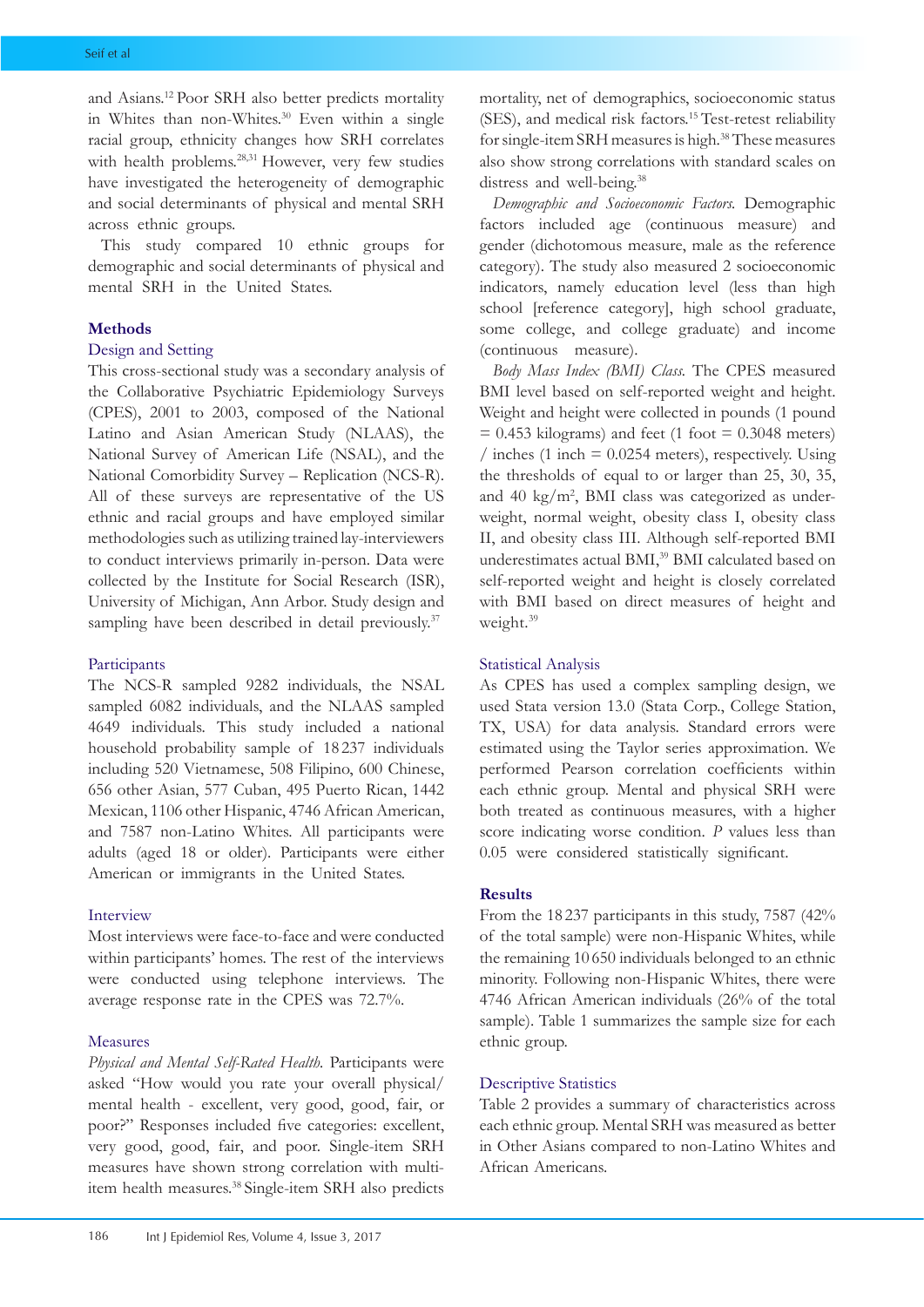|  |  | Table 1. Weighted and Unweighted Sample Size |  |  |
|--|--|----------------------------------------------|--|--|
|--|--|----------------------------------------------|--|--|

| <b>Ethnicity</b>   | <b>Percent</b> | <b>Number</b> | <b>Weighted N</b> |
|--------------------|----------------|---------------|-------------------|
| Vietnamese         | 2.85           | 520           | 1156292           |
| Filipino           | 2.79           | 508           | 1909580           |
| Chinese            | 3.29           | 600           | 2533495           |
| All Other Asian    | 3.60           | 656           | 3452027           |
| Cuban              | 3.16           | 577           | 1060586           |
| Puerto Rican       | 2.71           | 495           | 1864484           |
| Mexican            | 7.91           | 1442          | 15763471          |
| All Other Hispanic | 6.06           | 1106          | 5869754           |
| African American   | 26.02          | 4746          | 22049686          |
| Non-Latino Whites  | 41.60          | 7587          | $1.48E + 08$      |
| All                | 100.00         | 18237         | $2.03F + 08$      |

#### Correlates of Physical and Mental Self-rated Health

Table 3 provides a summary of the correlation matrix between demographics, SES, and physical and mental SRH across ethnic groups. As shown in this table, while age was positively associated with poor physical SRH in all ethnic groups, ethnic groups differed in the effect of age on mental SRH. Age was positively associated with mental SRH among Vietnamese, Filipino, Chinese, Cuban, Puerto Rican, and African American individuals, but not among other Asians, Mexicans, other Hispanics, and non-Hispanic Whites (Table 3).

Chinese and Cubans were the only groups where gender was associated with poor physical and mental SRH. With Other Asians being the only exception, education and income were associated with physical and mental SRH in all ethnic groups (Table 3).

Ethnic groups differed in how their mental and physical SRH reflect their BMI (Table 3).

#### **Discussion**

Major and systematic ethnic differences were found in demographic and social determinants of physical and mental SRH in the United States population. While age was positively associated with poor physical SRH, ethnic groups differed in the effect of age on mental SRH. Age was positively associated with mental SRH among Vietnamese, Filipino, Chinese, Cuban, Puerto Rican, and African American individuals, but not among other Asians, Mexicans, other Hispanics, and non-Hispanic Whites. Chinese and Cubans were the only groups where female gender was associated with poor physical and mental SRH. Education and income were protective against poor physical and mental SRH in all ethnic groups, with Other Asians being an exception. Our findings also suggest that ethnic groups differed in how their mental and physical SRH reflect high BMI.

Both meaning and determinants of physical and mental SRH may be specific to ethnic groups. Our findings are also consistent with previous research which has documented major ethnic differences in the associations between mental and physical SRH and psychiatric disorders.12,26,28 It is still not clear how poor physical and mental SRH reflect the past, current, and future health needs of individuals from diverse backgrounds.25,29 Still, there is a need for additional research on ethnic differences on how demographics, SES, and health factors shape SRH.<sup>40-53</sup>

Our finding has implications for clinical and public health practice. Based on these results, sole reliance on single-item SRH measures will result in bias across ethnically diverse population, as SRH is differently influenced by social and medical determinants across groups.32,54,55 Thus, single item physical and mental SRH measures are not ideal tools for the measurement of health disparities across ethnic groups.<sup>56</sup> Using SRH items to screen individuals with a need for health care may also result in the enrollment of a population with heterogenic health care needs. Currently, physical and mental SRH items are being used as screening tools to detect individuals at high risk.57,58 Combining single-item SRH measures with other measures is recommended, at least in ethnically diverse populations.

Our findings advocate for designing more accurate screening tools for the screening of health problems in ethnically diverse populations. Although still useful information to assess, poor physical and mental SRH does not universally reflect demographic and SES status across all ethnic groups.

The findings reported here emphasize the complexity and non-linear association between ethnicity, demographic factors, socioeconomics, and SRH.12 Different ethnic groups differ in how they perceive and interpret health or illness, which influences their health care use. Similarly, SES status may differently shape SRH of ethnic groups.<sup>28</sup> There is a present need for the creation of health measures that are comparable across ethnic groups. Before then, SRH items should be carefully used as a tool for comparison of health status across ethnic groups. It is still unclear why demographic and SES differently shape the SRH of different ethnic groups, and whether this variation is biological or social. 59-63 Ethnic groups differ in biology, as well as historical life experiences, knowledge, SES, values, cognitive styles,  $59-69$  emotion processing,  $70,71$ regulation,  $64-69$  and culture,  $72-82$  all of which can shape our perception of health and illness.

The study is not free of limitations. First, due to its cross-sectional design, findings should be interpreted as associations not causations. Second, the sample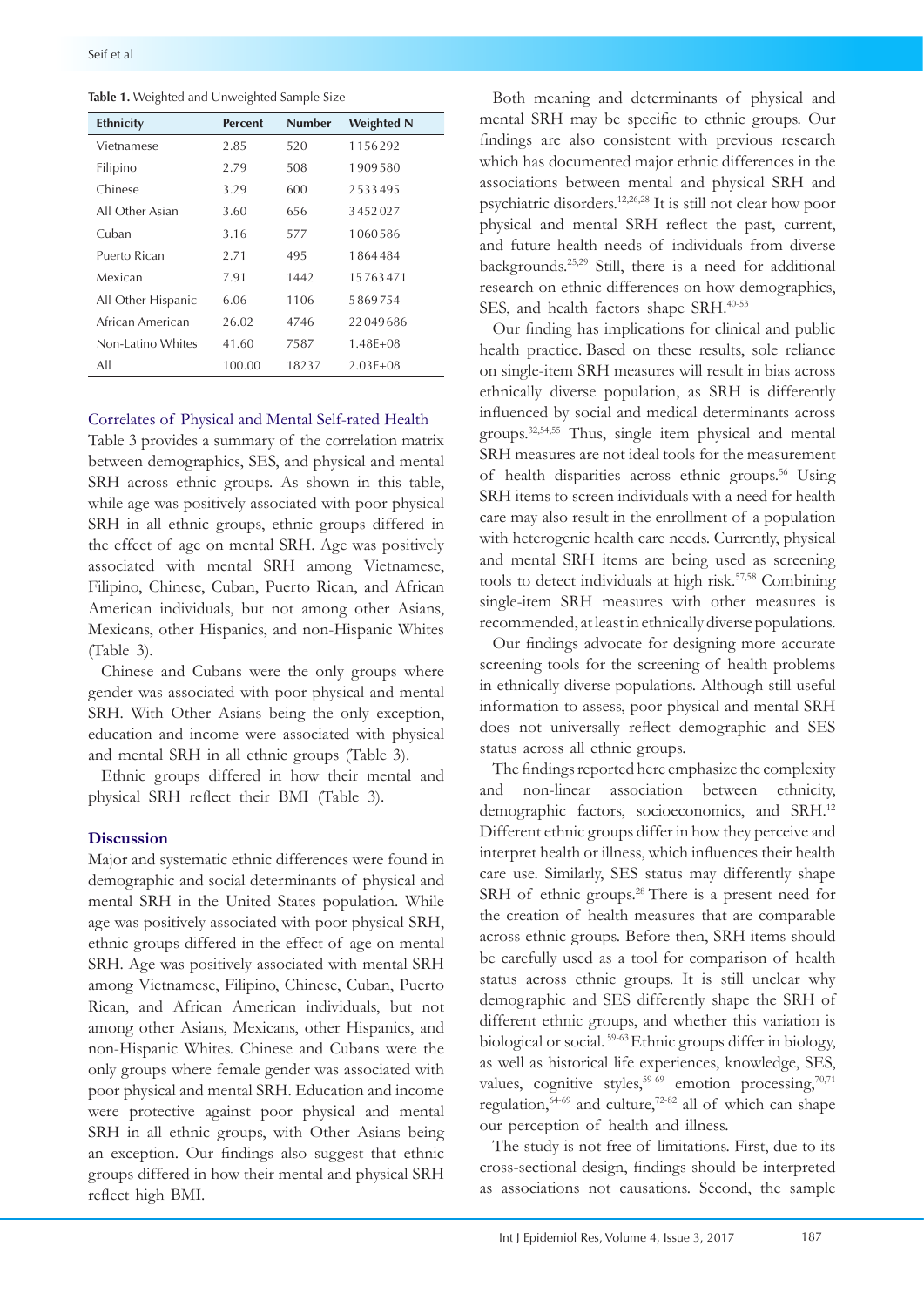#### **Table 2.** Descriptive Statistics

| <b>Variable</b>                   | <b>Vietnamese</b> |           | <b>Filipino</b> |           | <b>Chinese</b> |           | <b>All Other Asian</b> |           | Cuban        |           | <b>Puerto Rican</b> |           |       | Mexican   | <b>All Other Hispanic</b> |           | African<br>American |           | Non-Latino<br>Whites |           |
|-----------------------------------|-------------------|-----------|-----------------|-----------|----------------|-----------|------------------------|-----------|--------------|-----------|---------------------|-----------|-------|-----------|---------------------------|-----------|---------------------|-----------|----------------------|-----------|
|                                   | M                 | <b>SE</b> | M               | <b>SE</b> | M              | <b>SE</b> | M                      | <b>SE</b> | $\mathbf{M}$ | <b>SE</b> | $\mathsf{M}$        | <b>SE</b> | M     | <b>SE</b> | $\mathsf{M}$              | <b>SE</b> | M                   | <b>SE</b> | M                    | <b>SE</b> |
| Mental health rating              | 2.40              | 0.05      | 2.00            | 0.04      | 2.41           | 0.04      | 1.86                   | 0.04      | 2.17         | 0.05      | 2.22                | 0.05      | 2.32  | 0.03      | 2.11                      | 0.03      | 2.15                | 0.02      | 2.18                 | 0.02      |
| Physical health rating            | 2.71              | 0.05      | 2.44            | 0.04      | 2.76           | 0.04      | 2.30                   | 0.04      | 2.56         | 0.05      | 2.75                | 0.05      | 2.86  | 0.04      | 2.63                      | 0.04      | 2.59                | 0.02      | 2.57                 | 0.02      |
| Age                               | 43.73             | 0.67      | 42.98           | 0.75      | 42.88          | 0.61      | 38.10                  | 0.68      | 48.97        | 0.73      | 41.17               | 0.72      | 36.68 | 0.48      | 38.38                     | 0.52      | 42.19               | 0.27      | 46.73                | 0.45      |
| Years of education (4 categories) | 2.33              | 0.05      | 2.92            | 0.05      | 2.90           | 0.05      | 3.24                   | 0.04      | 2.39         | 0.05      | 2.14                | 0.05      | .82   | 0.03      | 2.25                      | 0.04      | 2.28                | 0.02      | 2.69                 | 0.02      |
| Household income                  | 51.25             | 2.18      | 79.01           | 2.54      | 74.32          | 2.56      | 76.07                  | 2.59      | 52.22        | 2.25      | 50.52               | 2.18      | 41.40 | .30       | 49.43                     | .54       | 37.12               | 0.54      | 61.72                | 1.08      |
| <b>BMI</b> classes                | 2.14              | 0.03      | 2.72            | 0.04      | 2.22           | 0.03      | 2.49                   | 0.04      | 2.97         | 0.04      | 3.09                | 0.05      | 3.15  | 0.04      | 2.95                      | 0.04      | 3.25                | 0.02      | 2.90                 | 0.03      |

Abbfreviations: M, mean; SE, standard error; BMI, body mass index.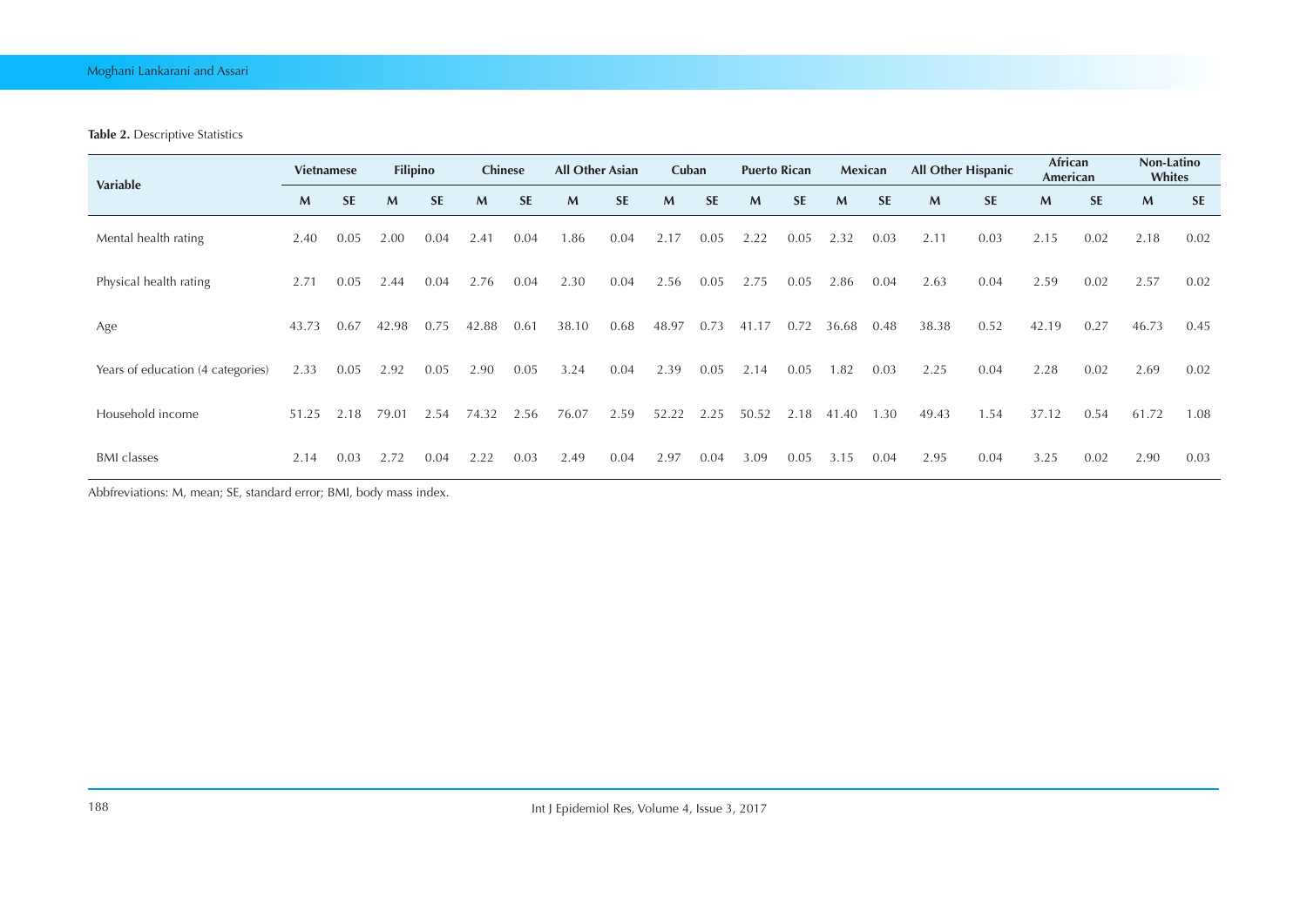|                          | 1    | $\overline{\mathbf{2}}$ | $\sqrt{3}$ | 4       | 5       | 6                  | $\overline{7}$ |
|--------------------------|------|-------------------------|------------|---------|---------|--------------------|----------------|
| <b>Vietnamese</b>        |      |                         |            |         |         |                    |                |
| 1 Mental health rating   | 1.00 | 0.67                    | 0.28       | 0.09    | $-0.14$ | $-0.19$            | $-0.02$        |
| 2 Physical health rating |      | 1.00                    | 0.27       | 0.09    | $-0.13$ | $-0.21$            | $-0.08$        |
| 3 Age                    |      |                         | 1.00       | 0.07    | $-0.33$ | $-0.10$            | 0.12           |
| 4 Gender                 |      |                         |            | 1.00    | $-0.22$ | $-0.08$            | $-0.09$        |
| 5 Years of education     |      |                         |            |         | 1.00    | 0.33               | $-0.04$        |
| 6 Household income       |      |                         |            |         |         | 1.00               | 0.02           |
| 7 BMI classes            |      |                         |            |         |         |                    | 1.00           |
| Filipino                 |      |                         |            |         |         |                    |                |
| 1 Mental health rating   | 1.00 | 0.54                    | 0.12       | $-0.03$ | $-0.20$ | $-0.09$            | 0.08           |
| 2 Physical health rating |      | 1.00                    | 0.18       | $-0.01$ | $-0.14$ | $-0.23$            | 0.20           |
| 3 Age                    |      |                         | 1.00       | 0.02    | $-0.12$ | $-0.06$            | $-0.03$        |
| 4 Gender                 |      |                         |            | 1.00    | 0.03    | $-0.06$            | $-0.20$        |
| 5 Years of education     |      |                         |            |         | 1.00    | 0.32               | 0.06           |
| 6 Household income       |      |                         |            |         |         | 1.00               | 0.00           |
| 7 BMI classes            |      |                         |            |         |         |                    | 1.00           |
| <b>Chinese</b>           |      |                         |            |         |         |                    |                |
|                          |      |                         |            |         |         |                    |                |
| 1 Mental health rating   | 1.00 | 0.63                    | 0.14       | 0.19    | $-0.31$ | $-0.22$<br>$-0.19$ | $-0.14$        |
| 2 Physical health rating |      | 1.00                    | 0.17       | 0.15    | $-0.23$ |                    | $-0.07$        |
| 3 Age                    |      |                         | 1.00       | 0.06    | $-0.31$ | $-0.12$            | 0.02           |
| 4 Gender                 |      |                         |            | 1.00    | $-0.12$ | $-0.09$            | $-0.23$        |
| 5 Years of education     |      |                         |            |         | 1.00    | 0.30               | 0.01           |
| 6 Household income       |      |                         |            |         |         | 1.00               | 0.06           |
| 7 BMI classes            |      |                         |            |         |         |                    | 1.00           |
| <b>All Other Asian</b>   |      |                         |            |         |         |                    |                |
| 1 Mental health rating   | 1.00 | 0.54                    | 0.09       | 0.17    | $-0.07$ | $-0.06$            | 0.02           |
| 2 Physical health rating |      | 1.00                    | 0.15       | 0.07    | $-0.02$ | 0.03               | 0.17           |
| 3 Age                    |      |                         | 1.00       | $-0.01$ | 0.06    | 0.07               | 0.14           |
| 4 Gender                 |      |                         |            | 1.00    | $-0.02$ | $-0.04$            | $-0.09$        |
| 5 Years of education     |      |                         |            |         | 1.00    | 0.08               | $-0.04$        |
| 6 Household income       |      |                         |            |         |         | 1.00               | 0.01           |
| 7 BMI classes            |      |                         |            |         |         |                    | 1.00           |
| Cuban                    |      |                         |            |         |         |                    |                |
| 1 Mental health rating   | 1.00 | 0.58                    | 0.20       | 0.18    | $-0.26$ | $-0.25$            | 0.05           |
| 2 Physical health rating |      | 1.00                    | 0.32       | 0.17    | $-0.21$ | $-0.26$            | 0.16           |
| 3 Age                    |      |                         | 1.00       | 0.07    | $-0.28$ | $-0.25$            | 0.04           |
| 4 Gender                 |      |                         |            | 1.00    | $-0.01$ | $-0.09$            | $-0.04$        |
| 5 Years of education     |      |                         |            |         | 1.00    | 0.46               | 0.07           |
| 6 Household income       |      |                         |            |         |         | 1.00               | 0.00           |
| 7 BMI classes            |      |                         |            |         |         |                    | 1.00           |
| <b>Puerto Rican</b>      |      |                         |            |         |         |                    |                |
| 1 Mental health rating   | 1.00 | 0.58                    | 0.15       | 0.12    | $-0.30$ | $-0.24$            | 0.11           |
| 2 Physical health rating |      | 1.00                    | 0.28       | 0.08    | $-0.29$ | $-0.30$            | 0.21           |
| 3 Age                    |      |                         | 1.00       | $-0.01$ | $-0.08$ | $-0.08$            | 0.11           |
| 4 Gender                 |      |                         |            | 1.00    | $-0.03$ | $-0.06$            | 0.07           |
| 5 Years of education     |      |                         |            |         | 1.00    | 0.41               | $-0.03$        |
| 6 Household income       |      |                         |            |         |         | 1.00               | $-0.06$        |
| 7 BMI classes            |      |                         |            |         |         |                    | 1.00           |
| Mexican                  |      |                         |            |         |         |                    |                |
| 1 Mental health rating   | 1.00 | 0.47                    | 0.01       | 0.04    | $-0.21$ | $-0.14$            | 0.01           |
| 2 Physical health rating |      | 1.00                    | 0.18       | 0.07    | $-0.17$ | $-0.10$            | 0.15           |
| 3 Age                    |      |                         | 1.00       | 0.06    | $-0.07$ | 0.04               | 0.14           |
| 4 Gender                 |      |                         |            | 1.00    | $-0.01$ | $-0.14$            | 0.00           |
| 5 Years of education     |      |                         |            |         | 1.00    | 0.30               | $-0.01$        |
| 6 Household income       |      |                         |            |         |         | 1.00               | 0.02           |
| 7 BMI classes            |      |                         |            |         |         |                    | 1.00           |
| All Other Hispanic       |      |                         |            |         |         |                    |                |
| 1 Mental health rating   | 1.00 | 0.46                    | 0.06       | 0.07    | $-0.14$ | $-0.11$            | 0.05           |
| 2 Physical health rating |      | 1.00                    | 0.21       | 0.21    | $-0.20$ | $-0.14$            | 0.19           |
| 3 Age                    |      |                         | 1.00       | 0.08    | $-0.12$ | $-0.02$            | 0.14           |
|                          |      |                         |            |         |         |                    |                |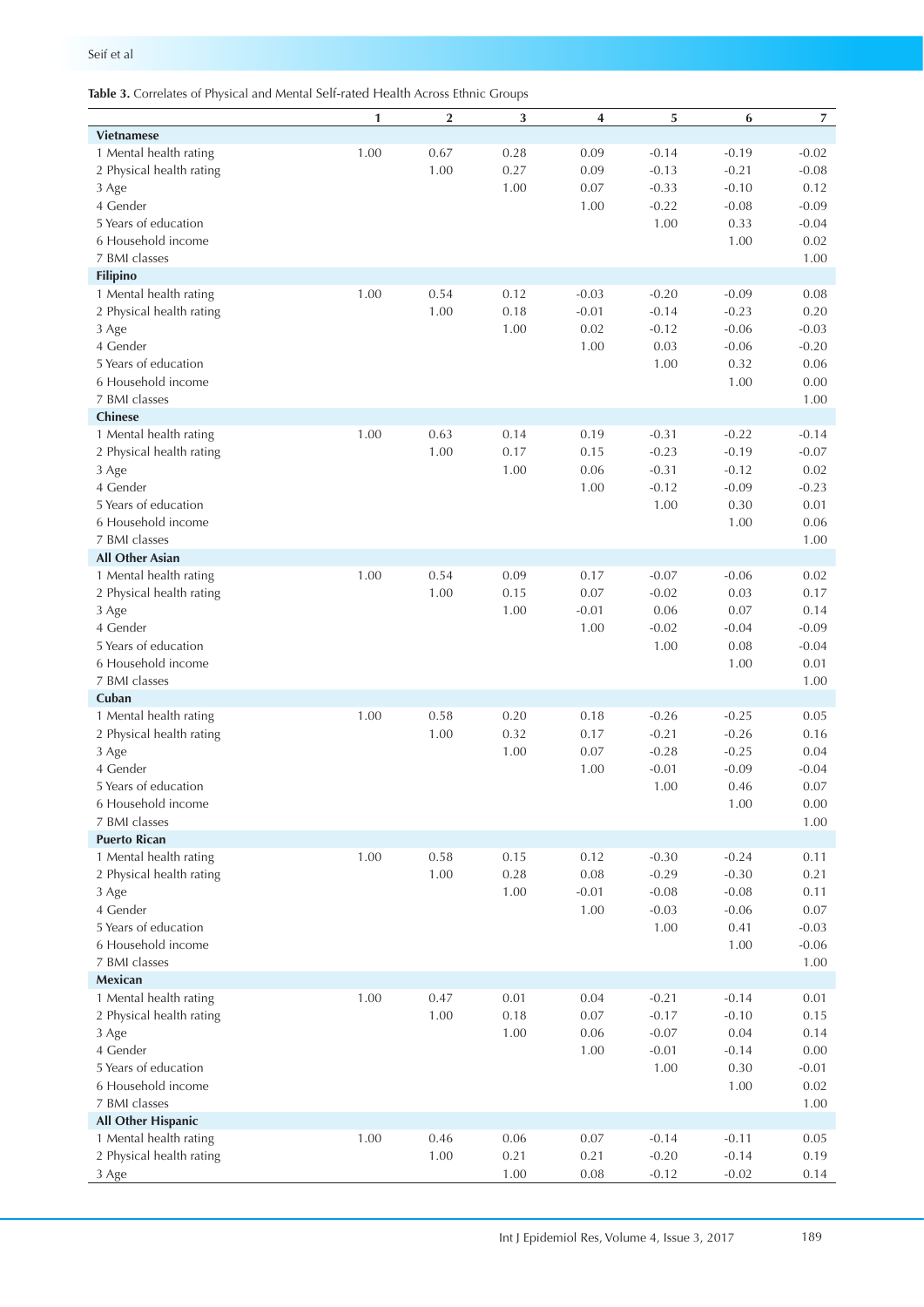| Table 3. Continued         |      |      |         |         |         |         |         |
|----------------------------|------|------|---------|---------|---------|---------|---------|
| 4 Gender                   |      |      |         | 1.00    | $-0.02$ | $-0.09$ | $-0.07$ |
| 5 Years of education       |      |      |         |         | 1.00    | 0.39    | $-0.07$ |
| 6 Household Income         |      |      |         |         |         | 1.00    | $-0.05$ |
| 7 BMI Classes              |      |      |         |         |         |         | 1.00    |
| <b>African American</b>    |      |      |         |         |         |         |         |
| 1 Mental health rating     | 1.00 | 0.49 | 0.17    | 0.09    | $-0.15$ | $-0.13$ | 0.03    |
| 2 Physical health rating   |      | 1.00 | 0.23    | 0.09    | $-0.16$ | $-0.15$ | 0.16    |
| 3 Age                      |      |      | 1.00    | 0.02    | $-0.08$ | $-0.02$ | 0.09    |
| 4 Gender                   |      |      |         | 1.00    | $-0.01$ | $-0.15$ | 0.09    |
| 5 Years of education       |      |      |         |         | 1.00    | 0.40    | $-0.05$ |
| 6 Household Income         |      |      |         |         |         | 1.00    | $-0.02$ |
| 7 BMI Classes              |      |      |         |         |         |         | 1.00    |
| <b>Non-Hispanic Whites</b> |      |      |         |         |         |         |         |
| 1 Mental health rating     | 1.00 | 0.43 | $-0.05$ | $-0.01$ | $-0.14$ | $-0.16$ | 0.05    |
| 2 Physical health rating   |      | 1.00 | 0.14    | $-0.03$ | $-0.22$ | $-0.22$ | 0.19    |
| 3 Age                      |      |      | 1.00    | 0.04    | $-0.13$ | $-0.08$ | 0.06    |
| 4 Gender                   |      |      |         | 1.00    | 0.02    | $-0.14$ | $-0.10$ |
| 5 Years of education       |      |      |         |         | 1.00    | 0.31    | $-0.06$ |
| 6 Household Income         |      |      |         |         |         | 1.00    | $-0.02$ |
| 7 BMI Classes              |      |      |         |         |         |         | 1.00    |

Abbreviations: SRH, self-rated health; BMI, body mass index.

Numbers larger than 0.10 reflect statistically significant correlation coefficients.

size was not balanced across groups. Third, validity of mental and physical SRH may depend on ethnicity. Fourth, a number of confounders such as nativity, immigration status, and number of years in the United States were not included in this study. Fifth, we did not use multivariable analysis, due to the exploratory design of this study. Sixth, single-item SRH measures are sensitive to the contextual effects of preceding questions in survey instruments, which vary across CPES surveys.38 Finally, we did not measure social desirability or current health status in this study. Despite all these limitations, using nationally representative data and a large sample size were 2 major strengths of the current secondary analysis. To conclude, demographic and socioeconomic determinants of physical and mental SRH vary across ethnic groups. Poor physical and mental SRH are differently shaped by social determinants across ethnic groups. These ethnic differences may cause bias in health measurement in ethnically diverse populations.

#### **Ethical Approval**

The CPES study protocol was approved by the University of Michigan Institutional Review Board (IRB). All participants provided written consent and received financial compensation for participating in this study. All procedures performed in this study involving human participants were in accordance with the ethical standards of the institutional and/ or national research committee and with the 1964 Helsinki declaration and its later amendments or comparable ethical standards..

#### **Conflict of Interest Disclosures**

Authors declare no conflicts of interest.

#### **Acknowledgment**

This was a secondary analysis on public-access data set of the Collaborative Psychiatric Epidemiology Surveys (CPES).

The CPES is mainly funded by the National Institute of Mental Health (NIMH), and has been conducted by the Institute of Social Research, University of Michigan. Data was downloaded from the Interuniversity Consortium for Political and Social Research (ICPSR), University of Michigan. Assari is supported by the Heinz C. Prechter Bipolar Research Fund and the Richard Tam Foundation at the University of Michigan Depression Center.

Funding Information: The Collaborative Psychiatric Epidemiology Survey (CPES) program consists of four cooperative agreement grants: U01 MH60220, P.I. Ronald Kessler; U01 MH57716, P.I. James Jackson; U01 MH62209, P.I. Margarita Alegria; and U01 MH62207, P.I. David Takeuchi.

#### **References**

- 1. Cano A, Sprafkin RP, Scaturo DJ, Lantinga LJ, Fiese BH, Brand F. Mental Health Screening in Primary Care: A Comparison of 3 Brief Measures of Psychological Distress. Prim Care Companion J Clin Psychiatry. 2001;3(5):206-10.
- 2. Rohrer JE, Arif A, Denison A, Young R, Adamson S. Overall self-rated health as an outcome indicator in primary care. J Eval Clin Pract. 2007;13(6):882-8. doi: 10.1111/j.1365- 2753.2006.00766.x.
- 3. Srole L, Langner TS, Michael ST, Opler MK, Rennie TA. Mental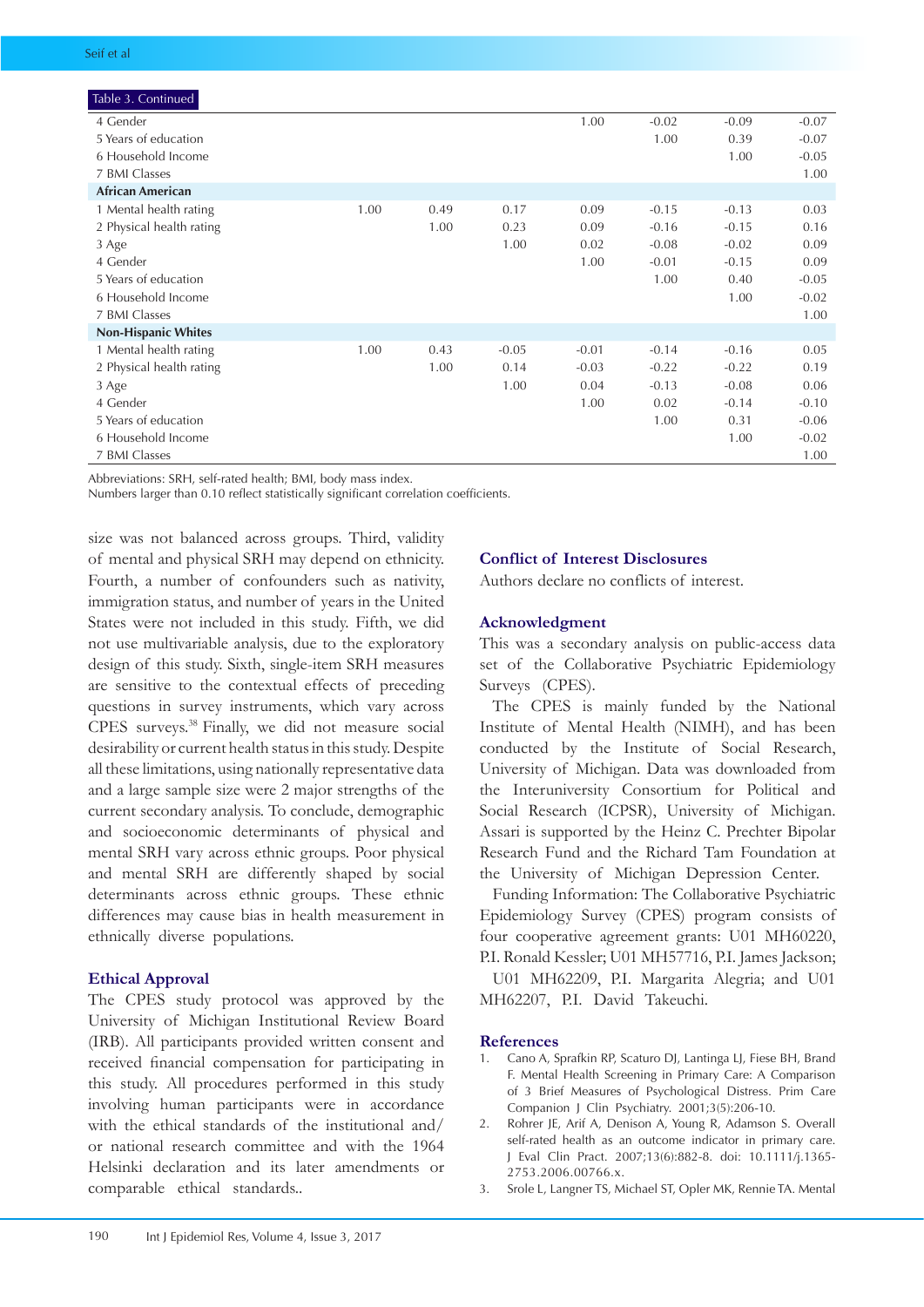Health in the Metropolis: The Midtown Manhattan Study. New York: McGraw-Hill; 1962.

- 4. Gurin, Gerald, Joseph Veroff, and Sheila Feld. Americans View Their Mental Health, 1957. ICPSR03503-v1. Ann Arbor, MI: Inter-university Consortium for Political and Social Research [distributor]; 1975. [http://doi.org/10.3886/ICPSR03503.v1.](http://doi.org/10.3886/ICPSR03503.v1)
- 5. Weissman MM, Myers JK, Ross CE, eds. Community Surveys of Psychiatric Disorders. New Brunswick, NJ: Rutgers University Press; 1986.
- 6. Idler EL, Benyamini Y. Self-rated health and mortality: a review of twenty-seven community studies. J Health Soc Behav. 1997;38(1):21-37.
- 7. IOM. State of the USA Health Indicators: Letter Report. [http://www.iom.edu/Reports/2008/State-of-the-USA-Health-](http://www.iom.edu/Reports/2008/State-of-the-USA-Health-Indicators-Letter-Report.aspx)[Indicators-Letter-Report.aspx](http://www.iom.edu/Reports/2008/State-of-the-USA-Health-Indicators-Letter-Report.aspx). Published 2009.
- 8. Healthy People 2002. [https://www.healthypeople.gov/2020/](https://www.healthypeople.gov/2020/about/foundation-health-measures/General-Health-Status#one) [about/foundation-health-measures/General-Health-](https://www.healthypeople.gov/2020/about/foundation-health-measures/General-Health-Status#one)[Status#one.](https://www.healthypeople.gov/2020/about/foundation-health-measures/General-Health-Status#one)
- 9. Ahmad F, Jhajj AK, Stewart DE, Burghardt M, Bierman AS. Single item measures of self-rated mental health: a scoping review. BMC Health Serv Res. 2014;14:398. doi: 10.1186/1472-6963-14-398.
- 10. Demirchyan A, Petrosyan V, Thompson ME. Gender differences in predictors of self-rated health in Armenia: a populationbased study of an economy in transition. Int J Equity Health. 2012;11:67. doi: 10.1186/1475-9276-11-67.
- 11. Olfson M, Marcus SC, Tedeschi M, Wan GJ. Continuity of antidepressant treatment for adults with depression in the United States. Am J Psychiatry. 2006;163(1):101-8. doi: 10.1176/appi.ajp.163.1.101.
- 12. Kim G, DeCoster J, Chiriboga DA, Jang Y, Allen RS, Parmelee P. Associations between self-rated mental health and psychiatric disorders among older adults: do racial/ethnic differences exist? Am J Geriatr Psychiatry. 2011;19(5):416-22. doi: 10.1097/JGP.0b013e3181f61ede.
- 13. Rohrer JE, Arif A, Denison A, Young R, Adamson S. Overall self-rated health as an outcome indicator in primary care. J Eval Clin Pract. 2007;13(6):882-8. doi: 10.1111/j.1365- 2753.2006.00766.x.
- 14. May M, Lawlor DA, Brindle P, Patel R, Ebrahim S. Cardiovascular disease risk assessment in older women: can we improve on Framingham? British Women's Heart and Health prospective cohort study. Heart. 2006;92(10):1396- 401. doi: 10.1136/hrt.2005.085381.
- 15. Idler EL, Benyamini Y. Self-rated health and mortality: a review of twenty-seven community studies. J Health Soc Behav. 1997;38(1):21-37.
- 16. Chamberlain AM, Manemann SM, Dunlay SM, Spertus JA, Moser DK, Berardi C, et al. Self-rated health predicts healthcare utilization in heart failure. J Am Heart Assoc. 2014;3(3):e000931. doi: 10.1161/jaha.114.000931.
- 17. Fernandez-Olano C, Hidalgo JD, Cerda-Diaz R, Requena-Gallego M, Sanchez-Castano C, Urbistondo-Cascales L, et al. Factors associated with health care utilization by the elderly in a public health care system. Health Policy. 2006;75(2):131-9. doi: 10.1016/j.healthpol.2005.02.005.
- 18. Wan TTH, Odell BG. Factors affecting the use of social and health services among the elderly. Ageing Soc. 1981;1:95- 115.
- 19. Katz SJ, Kessler RC, Frank RG, Leaf P, Lin E, Edlund M. The use of outpatient mental health services in the United States and Ontario: the impact of mental morbidity and perceived need for care. Am J Public Health. 1997;87(7):1136-43.
- 20. Zuvekas SH, Fleishman JA. Self-rated mental health and racial/ ethnic disparities in mental health service use. Med Care. 2008;46(9):915-23. doi: 10.1097/MLR.0b013e31817919e5.
- 21. Bosworth HB, Butterfield MI, Stechuchak KM, Bastian LA. The relationship between self-rated health and health care service

use among women veterans in a primary care clinic. Womens Health Issues. 2000;10(5):278-85.

- 22. Kim C, Vahratian A. Self-rated health and health care use among women with histories of gestational diabetes mellitus. Diabetes Care. 2010;33(1):41-2. doi: 10.2337/dc09-1760.
- 23. Perestelo-Perez L, Gonzalez-Lorenzo M, Perez-Ramos J, Rivero-Santana A, Serrano-Aguilar P. Patient involvement and shared decision-making in mental health care. Curr Clin Pharmacol. 2011;6(2):83-90.
- 24. Kim G, DeCoster J, Chiriboga DA, Jang Y, Allen RS, Parmelee P. Associations between self-rated mental health and psychiatric disorders among older adults: do racial/ethnic differences exist? Am J Geriatr Psychiatry. 2011;19(5):416-22. doi: 10.1097/JGP.0b013e3181f61ede.
- 25. Fleishman JA, Zuvekas SH. Global self-rated mental health: associations with other mental health measures and with role functioning. Med Care. 2007;45(7):602-9. doi: 10.1097/ MLR.0b013e31803bb4b0.
- 26. Jang Y, Park NS, Kang SY, Chiriboga DA. Racial/ethnic differences in the association between symptoms of depression and self-rated mental health among older adults. Community Ment Health J. 2014;50(3):325-30. doi: 10.1007/s10597-013- 9642-2.
- 27. Mawani FN, Gilmour H. Validation of self-rated mental health. Health Rep. 2010;21(3):61-75.
- 28. Kim G, Bryant A, Huang C, Chiriboga D, Ma GX. Mental health among asian american adults: association with psychiatric. Asian American Journal of Psychology. 2012;3(1):44-52
- 29. Levinson D, Kaplan G. What does Self rated mental health represent. J Public Health Res. 2014;3(3):287. doi: 10.4081/ jphr.2014.287.
- 30. Assari S, Lankarani MM, Burgard S. Black-white difference in long-term predictive power of self-rated health on all-cause mortality in United States. Ann Epidemiol. 2016;26(2):106-14. doi: 10.1016/j.annepidem.2015.11.006.
- 31. Assari S, Dejman M, Neighbors HW. Ethnic differences in separate and additive effects of anxiety and depression on self-rated mental health among Blacks. J Racial Ethn Health Disparities. 2016;3(3):423-30. doi: 10.1007/s40615-015- 0154-3.
- 32. Kim G, DeCoster J, Chiriboga DA, Jang Y, Allen RS, Parmelee P. Associations between self-rated mental health and psychiatric disorders among older adults: do racial/ethnic differences exist? Am J Geriatr Psychiatry. 2011;19(5):416-22. doi: 10.1097/JGP.0b013e3181f61ede.
- 33. Jang Y, Park NS, Kang SY, Chiriboga DA. Racial/ethnic differences in the association between symptoms of depression and self-rated mental health among older adults. Community Ment Health J. 2014;50(3):325-30. doi: 10.1007/s10597-013- 9642-2.
- 34. Kim G, Bryant A, Huang C, Chiriboga D, Ma GX. Self-rated mental health among Asian American adults: association with psychiatric disorders. Asian Am J Psychol 2012;3(1):44.
- 35. Lee SJ, Moody-Ayers SY, Landefeld CS, Walter LC, Lindquist K, Segal MR, et al. The relationship between self-rated health and mortality in older black and white Americans. J Am Geriatr Soc. 2007;55(10):1624-9. doi: 10.1111/j.1532- 5415.2007.01360.x.
- 36. Ferraro KF, Kelley-Moore JA. Self-rated health and mortality among black and white adults: examining the dynamic evaluation thesis. J Gerontol B Psychol Sci Soc Sci. 2001;56(4):S195-205.
- 37. Heeringa SG, Wagner J, Torres M, Duan N, Adams T, Berglund P. Sample designs and sampling methods for the Collaborative Psychiatric Epidemiology Studies (CPES). Int J Methods Psychiatr Res. 2004;13(4):221-40.
- 38. McDowell I. Measuring Health: A Guide to Rating Scales and Questionnaires. 3rd ed. New York: Oxford University Press;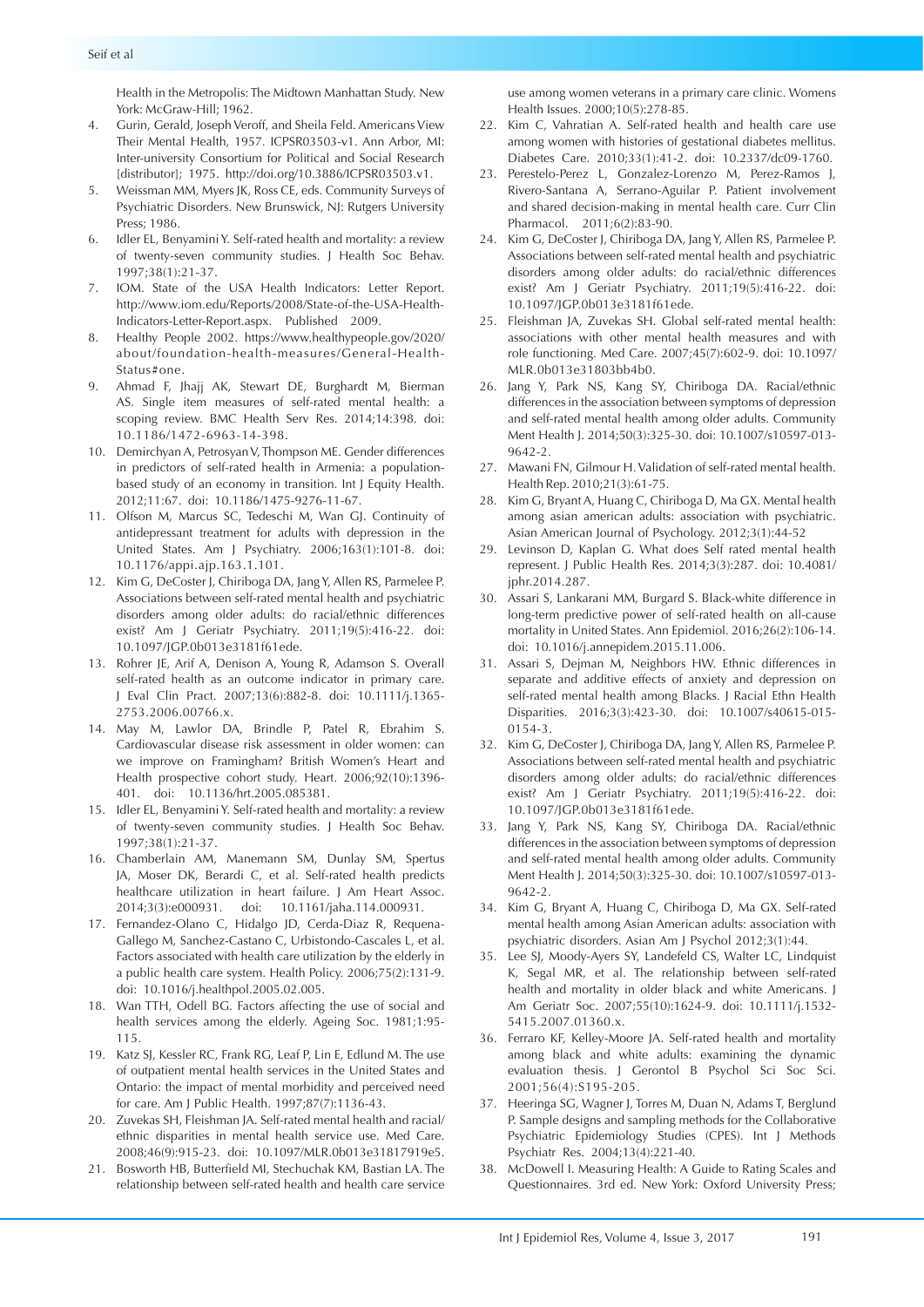#### Seif et al

2006.

- 39. Taylor AW, Dal Grande E, Gill TK, Chittleborough CR, Wilson DH, Adams RJ, et al. How valid are self-reported height and weight? A comparison between CATI self-report and clinic measurements using a large cohort study. Aust N Z J Public Health. 2006;30(3):238-46.
- 40. Assari S. Additive Effects of anxiety and depression on body mass index among blacks: role of ethnicity and gender. Int Cardiovasc Res J. 2014;8(2):44-51.
- 41. Assari S. Chronic medical conditions and major depressive disorder: differential role of positive religious coping among African Americans, Caribbean Blacks and non-Hispanic Whites. Int J Prev Med. 2014;5(4):405-13.
- 42. Assari S, Moghani Lankarani M. Race and ethnic differences in associations between cardiovascular diseases, anxiety, and depression in the United States. Int J Travel Med Global Health 2014;2(3):107-113.
- 43. Assari S. Separate and combined effects of anxiety, depression and problem drinking on subjective health among Black, Hispanic and non-Hispanic White men. Int J Prev Med. 2014;5(3):269-79.
- 44. Assari S. The link between mental health and obesity: role of individual and contextual factors. Int J Prev Med. 2014;5(3):247-9.
- 45. Assari S. Cross-country variation in additive effects of socioeconomics, health behaviors, and comorbidities on subjective health of patients with diabetes. J Diabetes Metab Disord. 2014;13(1):36.
- 46. Assari S, Lankarani MM, Lankarani RM. Ethnicity modifies the additive effects of anxiety and drug use disorders on suicidal ideation among Black adults in the United States. Int J Prev Med. 2013;4(11):1251-7.
- 47. Assari S. Race and ethnicity, religion involvement, churchbased social support and subjective health in United States: A Case of Moderated Mediation. Int J Prev Med. 2013;4(2):208- 17.
- 48. Dejman M, Forouzan AS, Assari S, Rasoulian M, Jazayery A, Malekafzali H, et al. How Iranian lay people in three ethnic groups conceptualize a case of a depressed woman: an explanatory model. Ethn Health. 2010;15(5):475-93.
- 49. Dejman M, Forouzan A, Assari Sh, Malekafzali H, Nohesara Sh, Khatibzadeh N, et al. An explanatory model of depression among female patients in Fars, Kurds, Turks ethnic groups of Iran.Iran J Public Health. 2011;40(3):79-88.
- 50. Assari S. Chronic kidney disease, anxiety and depression among American Blacks; Does ethnicity matter? Int J Travel Med Global Health. 2014;2(4):133-9.
- 51. Assari S. Ethnic groups differ in how poor self-rated mental health reflects psychiatric disorders. J Racial Ethnic Health Disparities. 2017. In Press. doi:10.1007/s40615-017-0417-2.
- 52. Thomas SB, Sansing VV, Davis A, Magee M, Massaro E, Srinivas VS, et al. Racial differences in the association between self-rated health status and objective clinical measures among participants in the BARI 2D trial. Am J Public Health. 2010;100 Suppl 1:S269-76. doi: 10.2105/AJPH.2009.176180.
- 53. Alang SM, McCreedy EM, McAlpine DD. Race, ethnicity, and self-rated health among immigrants in the United States. J Racial Ethn Health Disparities. 2015;2(4):565-72.
- 54. Zajacova A, Dowd JB. Reliability of self-rated health in US adults. Am J Epidemiol. 2011;174(8):977-83. doi: 10.1093/ aje/kwr204.
- 55. Singh-Manoux A, Dugravot A, Shipley MJ, Ferrie JE, Martikainen P, Goldberg M, et al. The association between selfrated health and mortality in different socioeconomic groups in the GAZEL cohort study. Int J Epidemiol. 2007;36(6):1222- 8. doi: 10.1093/ije/dym170.
- 56. Chandola T, Jenkinson C. Validating self-rated health in different ethnic groups. Ethn Health. 2000;5(2):151-9. doi:

10.1080/713667451.

- 57. Katz SJ, Kessler RC, Frank RG, Leaf P, Lin E, Edlund M. The use of outpatient mental health services in the United States and Ontario: the impact of mental morbidity and perceived need for care. Am J Public Health. 1997;87(7):1136-43.
- 58. Cano A, Sprafkin RP, Scaturo DJ, Lantinga LJ, Fiese BH, Brand F. Mental health screening in primary care: a comparison of 3 brief measures of psychological distress. Prim Care Companion J Clin Psychiatry. 2001;3(5):206-10.
- 59. Gibbs TA, Okuda M, Oquendo MA, Lawson WB, Wang S, Thomas YF, et al. Mental health of African Americans and Caribbean blacks in the United States: results from the National Epidemiological Survey on Alcohol and Related Conditions. Am J Public Health. 2013;103(2):330-8. doi: 10.2105/ajph.2012.300891.
- 60. Woodward AT, Taylor RJ, Abelson JM, Matusko N. Major depressive disorder among older African Americans, Caribbean blacks, and non-Hispanic whites: secondary analysis of the National Survey of American Life. Depress Anxiety. 2013;30(6):589-97. doi: 10.1002/da.22041.
- 61. Jackson JS, Neighbors HW, Torres M, Martin LA, Williams DR, Baser R. Use of mental health services and subjective satisfaction with treatment among Black Caribbean immigrants: results from the National Survey of American Life. Am J Public Health. 2007;97(1):60-7. doi: 10.2105/ajph.2006.088500.
- 62. Hammond WP, Mohottige D, Chantala K, Hastings JF, Neighbors HW, Snowden L. Determinants of usual source of care disparities among African American and Caribbean Black men: findings from the National Survey of American Life. J Health Care Poor Underserved. 2011;22(1):157-75. doi: 10.1353/hpu.2011.0016.
- 63. Williams DR, Gonzalez HM, Neighbors H, Nesse R, Abelson JM, Sweetman J, et al. Prevalence and distribution of major depressive disorder in African Americans, Caribbean blacks, and non-Hispanic whites: results from the National Survey of American Life. Arch Gen Psychiatry. 2007;64(3):305-15. doi: 10.1001/archpsyc.64.3.305.
- 64. Gross JJ. The emerging field of emotion regulation: an integrative review. Rev Gen Psychol. 1998;2:271-99.
- 65. Gross JJ, John OP. Individual differences in two emotion regulation processes: implications for affect, relationships, and well-being. J Pers Soc Psychol. 2003;85(2):348-62.
- 66. Adolphs R. The neurobiology of social cognition. Curr Opin Neurobiol. 2001;11(2):231-9.
- 67. Barrett LF, Lindquist KA, Gendron M. Language as Context for the perception of emotion. Trends Cogn Sci. 2007;11(8):327- 32. doi: 10.1016/j.tics.2007.06.003.
- 68. Barrett LF, Mesquita B, Gendron M. Context in Emotion perception. Curr Dir Psychol Sci. 2011;20(5):286-90.
- 69. Calder AJ, Young AW, Perrett DI, Etcoff NL, Rowland D. Categorical perception of morphed facial expressions. Visual Cognition. 1996;3(2):81-118. doi: 10.1080/713756735.
- 70. Consedine NS, Magai C, Cohen CI, Gillespie M. Ethnic variation in the impact of negative affect and emotion inhibition on the health of older adults. J Gerontol B Psychol Sci Soc Sci. 2002;57(5):P396-408.
- 71. Garlow SJ, Purselle D, Heninger M. Ethnic differences in patterns of suicide across the life cycle. Am J Psychiatry. 2005;162(2):319-23. doi: 10.1176/appi.ajp.162.2.319.
- 72. Chiao JY, Iidaka T, Gordon HL, Nogawa J, Bar M, Aminoff E, et al. Cultural specificity in amygdala response to fear faces. J Cogn Neurosci. 2008;20(12):2167-74. doi: 10.1162/ jocn.2008.20151.
- 73. Chua HF, Boland JE, Nisbett RE. Cultural variation in eye movements during scene perception. Proc Natl Acad Sci U S A. 2005;102(35):12629-33. doi: 10.1073/pnas.0506162102.
- 74. Dailey MN, Joyce C, Lyons MJ, Kamachi M, Ishi H, Gyoba J, et al. Evidence and a computational explanation of cultural